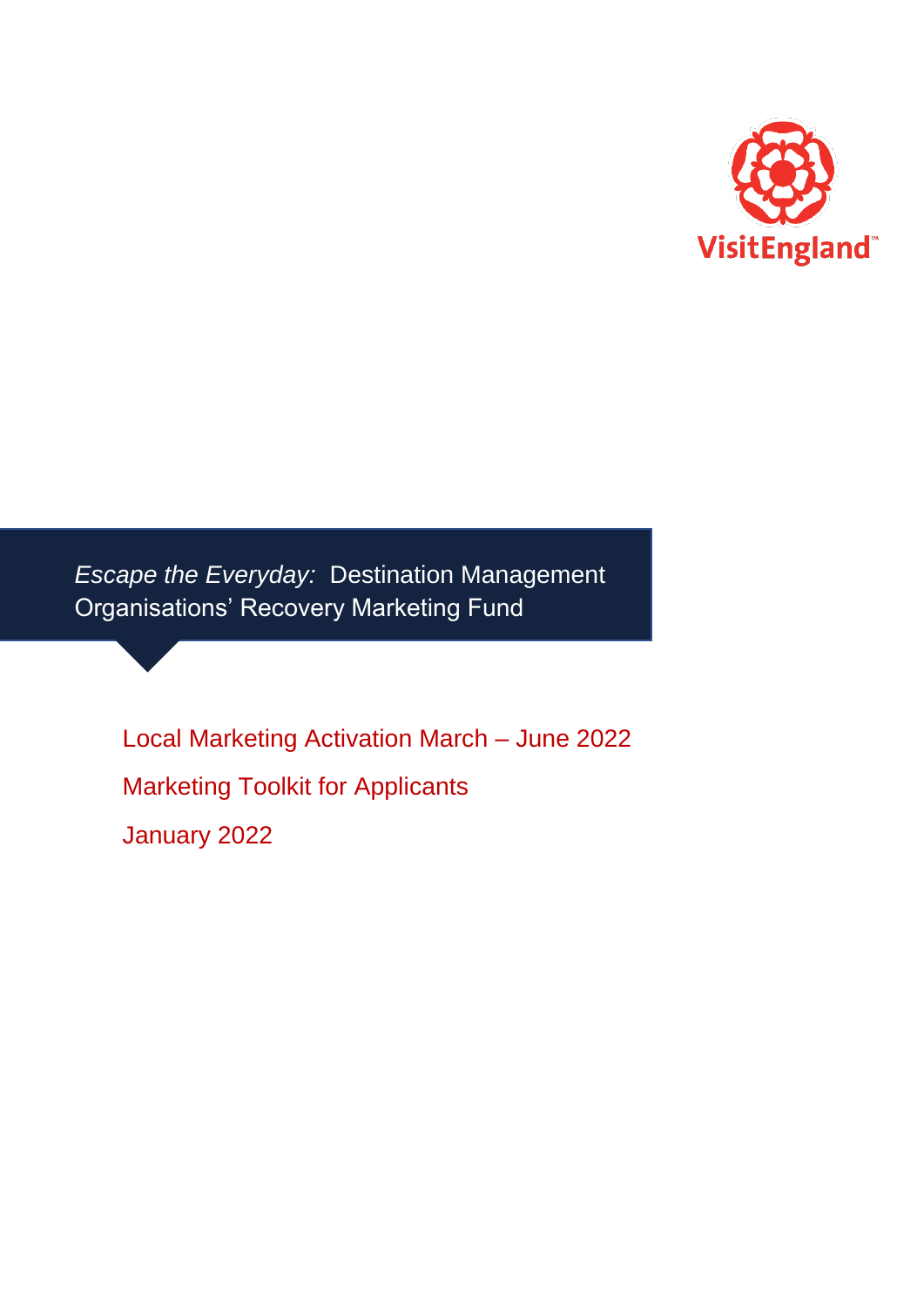#### **Introduction**

This toolkit will provide you - our industry partners - with information and tools so that we can work together to build consumer confidence and inspire consumers on the thousands of ways they can escape the everyday.

 tourism industry's recovery by encouraging a pre-nester audience to consider an England VisitEngland is relaunching the next phase of the domestic marketing campaign, *Escape the Everyday* ("the campaign") in early 2022*.* The campaign will continue to support the English short city break in spring and summer, by showcasing the breadth of experiences available.

 play host to some of 2022's unmissable events including the Commonwealth Games, the Queen's Platinum Jubilee, UNBOXED and the UEFA Women's Euros, which the campaign Cities will continue to remain a focus for this next phase of the *Escape the Everyday*  campaign, which continue to be impacted by lower levels of international visitors. Cities will will highlight.

### **Our Approach**

The *Escape the Everyday* campaign encourages people to escape the unique everyday that we are currently experiencing. It will inspire consumers to enjoy England by showcasing the breadth of experiences on offer this spring and summer.

Ahead of launching the campaign, we have evolved the consumer call to action, campaign need states and headline messaging in line with seasonal hooks and insights from consumer sentiment.

The campaign highlights our unique tourism offer by focusing on three key need states:

- Feel Excited
- Feel Good
- Feel Connected

The campaign focuses on two key segments:

- Primary: ABC1 25-34-year-olds, based in the UK with no children in household
- Secondary: ABC1 35-44-year olds, based in the UK with no children in household

The campaign communicates that England is:

- Safe and enjoyable
- Offers the consumer the chance to escape their everyday
- Fun and exciting

The campaign call to action is:

• Enjoy a UK break this spring/summer

Underpinned by messaging principles: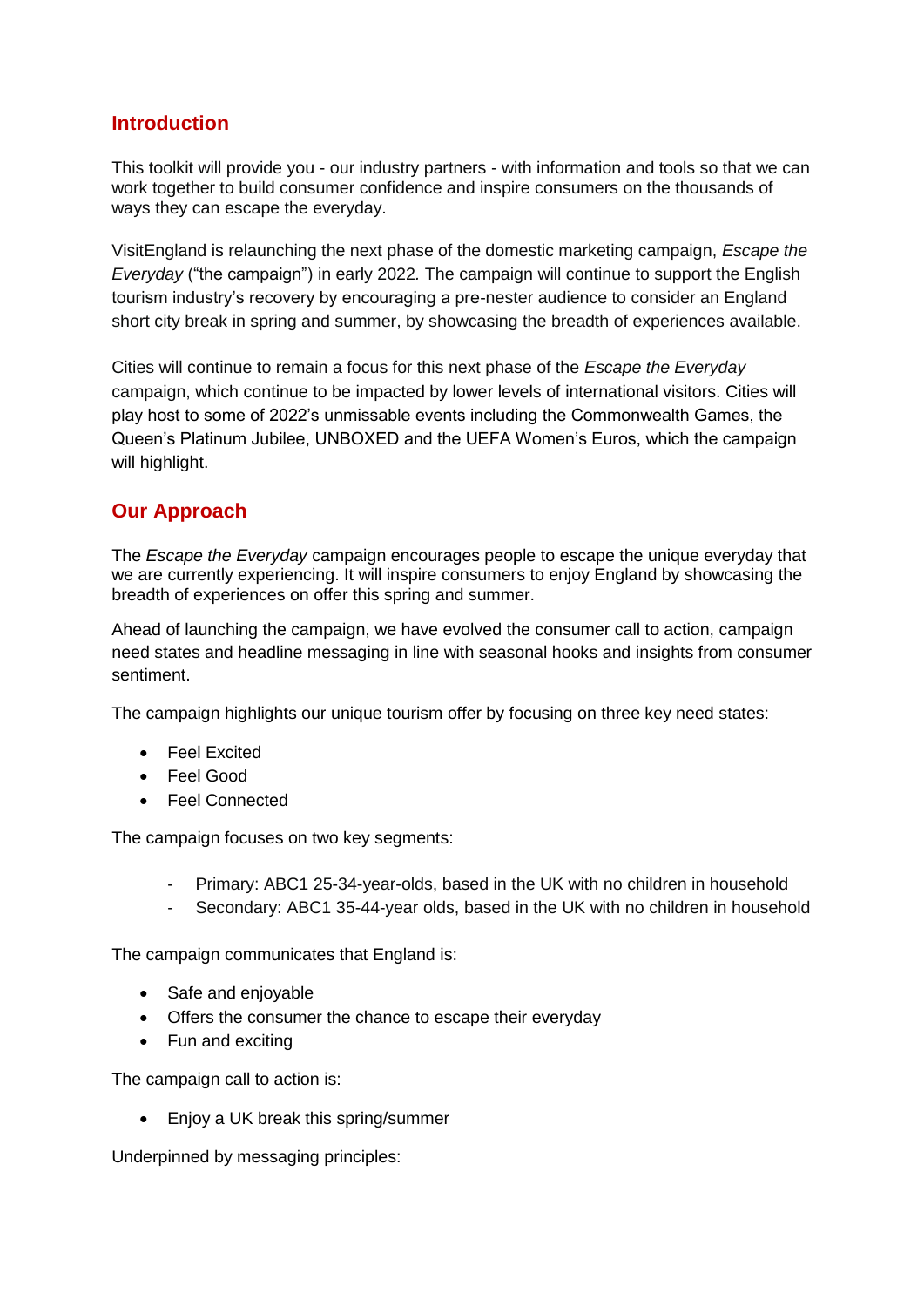- Quality time with friends
- Ease and spontaneity
- Affordable and good value for money
- Support local

#### **Consumer Need States**

Based on consumer testing, we have identified three need states which underpin the creative and content of the campaign.

#### **Feel Excited**

*We want to feel excited about the unmissable events taking place in cities across England.* 

 UEFA Women's Euro. These are just some of the major events and festivals in the 2022 We want to make up for lost time and what better way to do it than by experiencing the buzz and excitement of the Commonwealth Games, the Platinum Jubilee, UNBOXED and the calendar and they can only be found here in the UK.

#### **Feel Good**

We want to feel good about the choices we make when taking a city break in England.

 We want to be more sustainable on our breaks, whether that's staying at places that have a green ethos, eating at zero-waste restaurants, visiting attractions that go the extra mile to conserve energy or taking part in festivals and events that promote sustainable living.

#### **Feel Connected**

 *We want to feel connected and make up for lost time with the family and friends we haven't been able to see.* 

We are looking for fun and engaging experiences that will reignite friendships and create new memories that last. Think paddle boarding or cycling tours in historic cities, bottomless brunches on rooftops with iconic views and experiential theatre productions.

### **Consumer Need States and Hero Experiences**

Feel Excited Commonwealth Games UNBOXED Festival The Queen's Platinum Jubilee Celebrations Women's Euros Hndependent High Feel Good Susta inable Hotel Local Pro duce Cooking Course Meditation and Mindfulness Feel Co nnected Group Kayaking Street Art or Food Session tour Live Music at City Rooftop Bar

st Shopping

Example experiences that work across the need states:

2022

### **Toolkit Assets**

For further information on logos, typography, colour palate and guidelines for imagery and footage please visit page 12 and beyond of the current Escape the Everyday toolkit [https://www.visitbritain.org/download-escape-everyday-toolkit.](https://www.visitbritain.org/download-escape-everyday-toolkit) **The updated toolkit featuring the revised need states will be available in February.** 

Session

Festival Watchign Sunset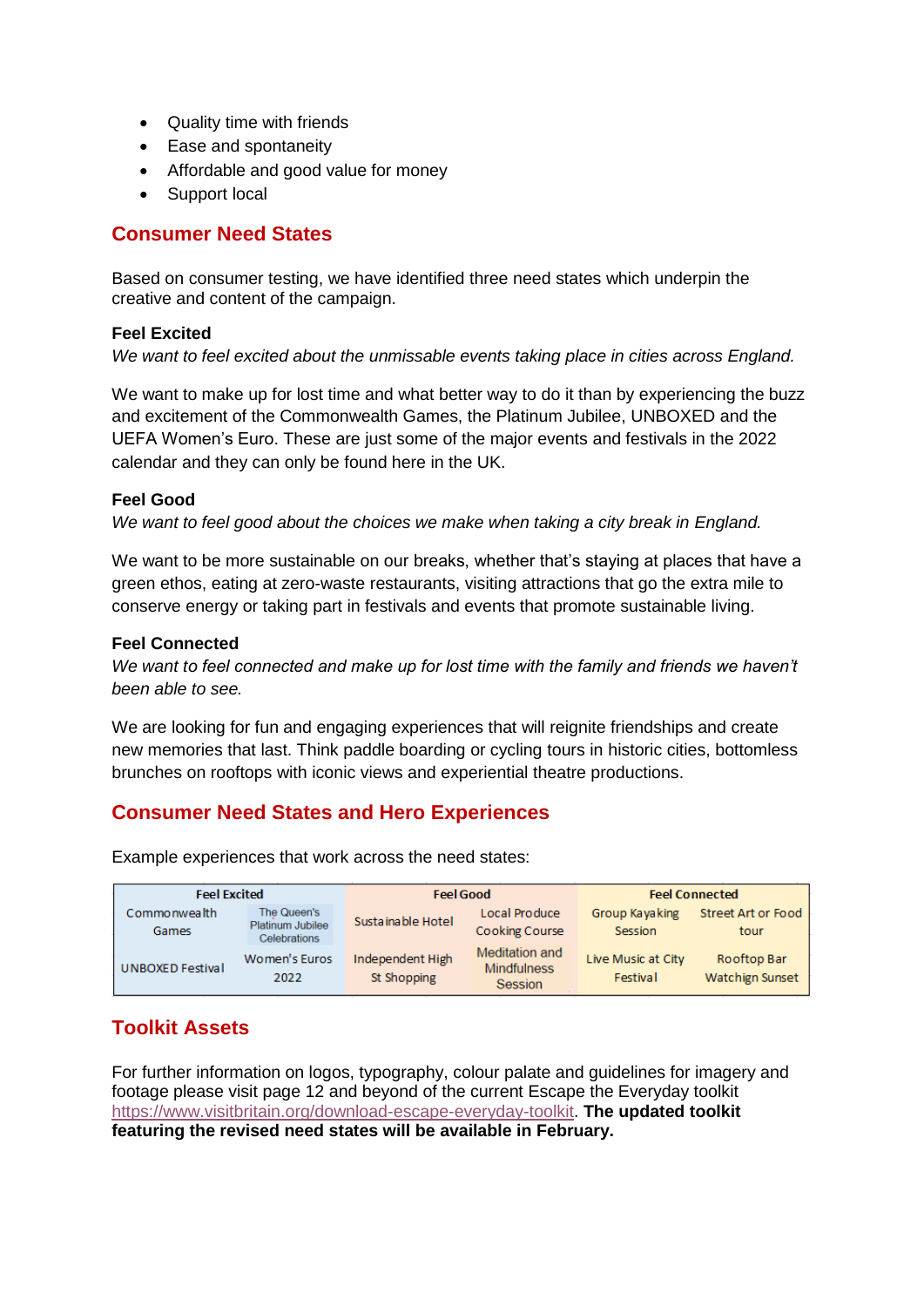# **Campaign page and consumer journey**

Maximise the way in which you surface products and ensure a smart consumer journey from look to book. Consider the following:

- **Landing page creative**  have a clear creative that shows 'from' prices which allows the consumer to click to book easily
- **Campaign products focus**  position products above the fold and the first thing people see, so that users are not presented with long-format video / text before seeing bookable content
- **Avoid overwhelming the consumer**  with too much choice and focus on just campaign products
- **Keep the consumer journey quick and simple**  ensure that the user journey is not too elaborate and makes it easy to find bookable products
- "leak" from your website or the campaign "yellow brick road" or customer journey to ● **Avoid consumers "leaking" from your site** - think about where consumer can go and book direct, and are therefore not then trackable in campaign results
- **Maximising conversion of the consumer journey**  how will you take the consumer on a journey that drives bookings?
- **Product availability**  work with your suppliers to ensure availability is live prelaunch and kept up to date throughout the campaign.
- ● **Drive 'look to book' in minimal steps** ideally try to move consumers from look to book in 3 to 4 screens
	- 1. Campaign page / advert / social post with from price
	- 2. Product page
	- 3. Availability search / actual price
	- 4. Checkout



# **Get your Ad Creative right**

Your Ad creative needs to feature strong calls to action to "book". Consider including:

- **Highlight key booking drivers**  think about what creative would get maximum click throughs / consumer attention e.g. kids go free, % discount or from prices to show value of the product
- **Pricing lead creative**  to ensure users are primed when they land or are attracted by the price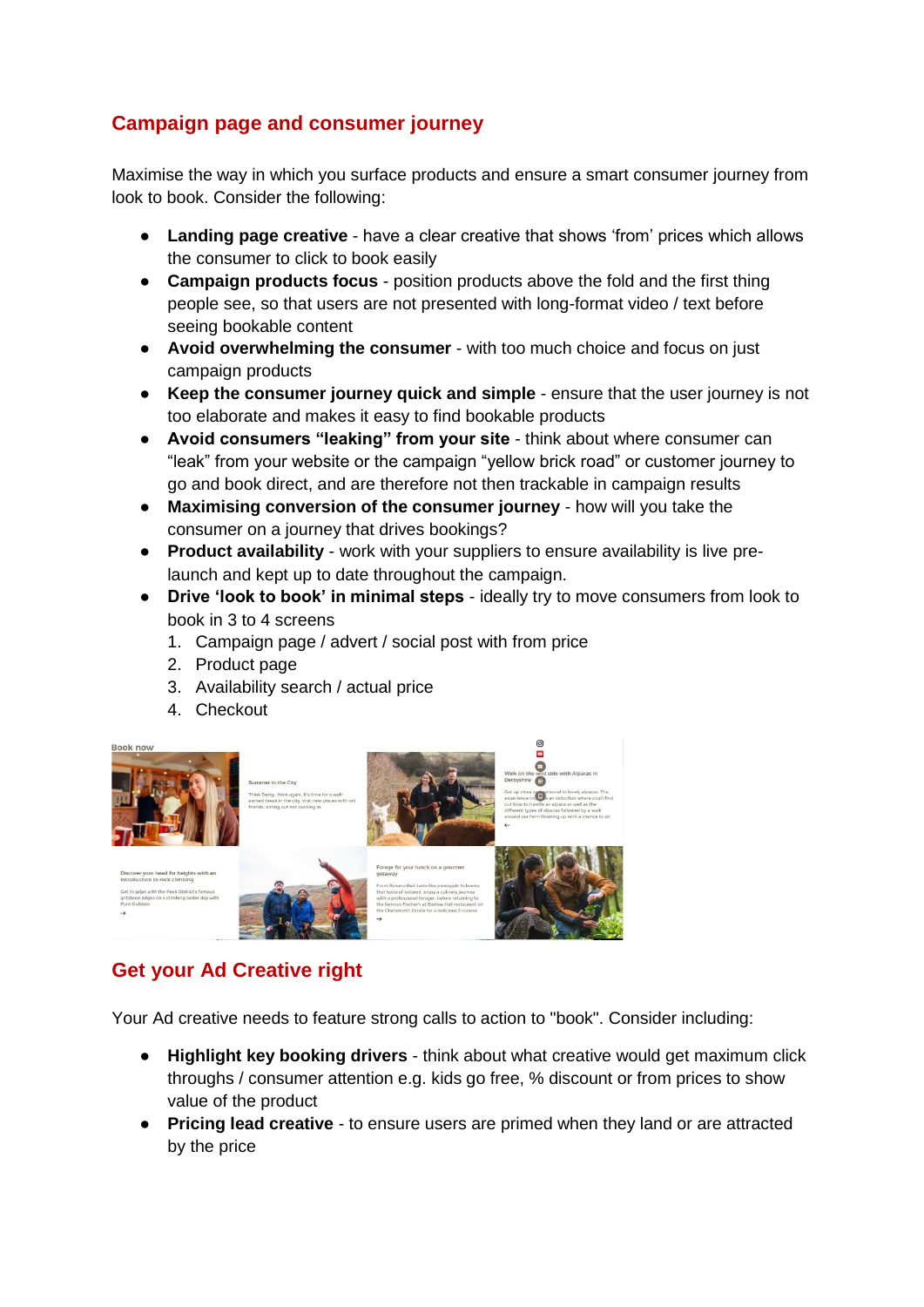**Consider the steps to booking via advert links - how many steps do consumers** need to take clicking the book now icon? The quicker they get to the booking page the less chance you have of losing them e.g. match the link destination with what the consumer is expecting.



# **Maximise the campaign opportunities on your own website**

Boost the visibility of the campaign at every turn on your website.

- **Maximise links back to the campaign page**  ensure that if someone has not responded to the campaign, they are made aware of it wherever they land on your website
- **Home page visibility of the campaign**  think about your homepage as a shop window. Maximise promotion of the campaign and bookable products by bringing them front and centre when consumers land
- **Consider cross selling opportunities**  can you boost the campaign with the visibility of associated products?
- prominent these "exit" links are compared to the "book direct" links. Where are there ● **Product pages and external links** - consider where the book button appears, how many opportunities there are on the page to lose visitors via external links and how links that take people off your site? Make them harder to find, e.g. bottom of the page, less prominent colour etc. Every lost consumer on the site reduces trackable campaign ROI
- is timely e.g. Easter, May half-term, the Queen's Platinum Jubilee weekend etc.**Product spotlight and rotating as campaign progresses** - is there a place that having regular book direct daily / weekly spotlight could capture visitors attention that